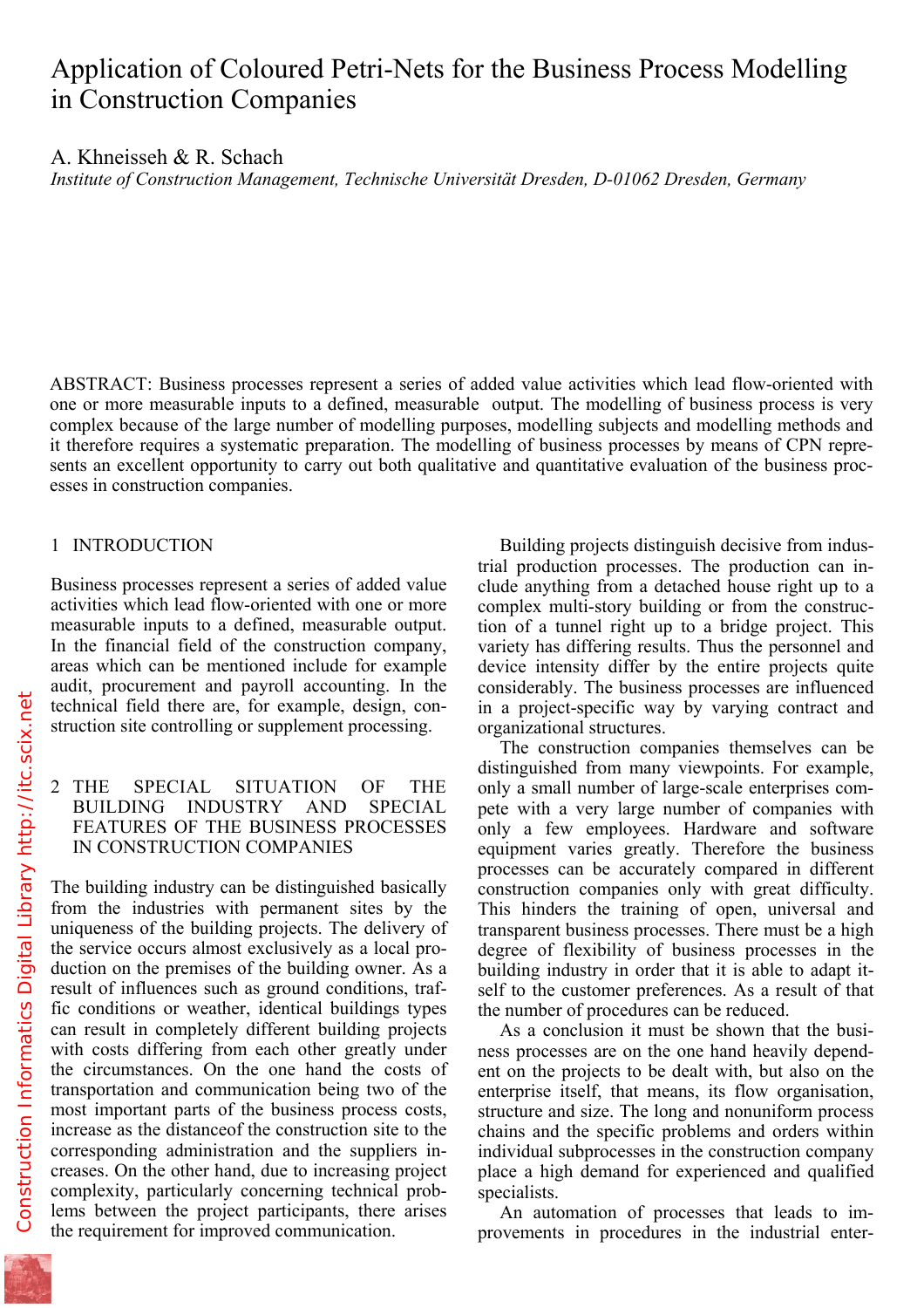processes which can be considered as an optimization potential of the business processes, can be implemented only with great difficulty in construction companies. This often leads to a manual processing of the processes and complicates the application of IT-tools.

The error rate can also increase with the ascending extent of the documentation to be adapted to the individual employees, which reduces the quality of the business processes. Furthermore only insufficient project information is often available to the project participants as a result of poor communithat in the processing.

A data exchange between the project participants applies in this case to all specialist fields (figure 1). At the heart of building projects are a great number of persons and companies, who have a variety of different tasks to fulfill and to exchange and use data. Below is a list of data that is continuously exchanged:

- Drawings and technical data;
- Contract documents;
- Tenders as well as
- Caveats, protocols and hindrance advertisements.



Figure 1: Data exchange during a building project (rough structure, exemplary in extracts representation)

An exchange of information is also necessary within a construction company, conditional through spatially separate buildings, such as the headquarters, the responsible departments and the construction site offices.

Since the place of the service delivery – the construction site – and the main office of the enterprise will in most cases not be the same, a communicative data exchange is indispensable for a common information base and for the avoidance of redundant data. Therefore the means of communication and the technology used play an important role in the construction company. A wide range of dispersion of process costs and the connected running times can result from this given situation.

In addition there is a high demand on the flow of information and communication, as a result of the large number of personnel that participate in the building project.

Furthermore, business processes in the construction company show a series of special features which are very different to the processes of manufacture in the fixed base industry.

In order to be able to assess the quality of the highly complex and dynamic business processes in a construction company it is necessary to model and to evaluate these through simulations.

### 3 MODELLING OF BUSINESS PROCESSES

The modelling of business process is very complex because of the large number of modelling purposes, modelling subjects and modelling methods and it therefore requires a systematic preparation. In this case the selection of the modelling language has special importance.

In the center of the business process modelling poses the question what, for which and how the process can be modelled.

Over a period of time many methods for the business process modelling were developed based on the available software technology.

The business process models represent a simplified illustration of the real activities in the enterprises. They are used, above all, as a basis for the process analysis, for documentation purposes, for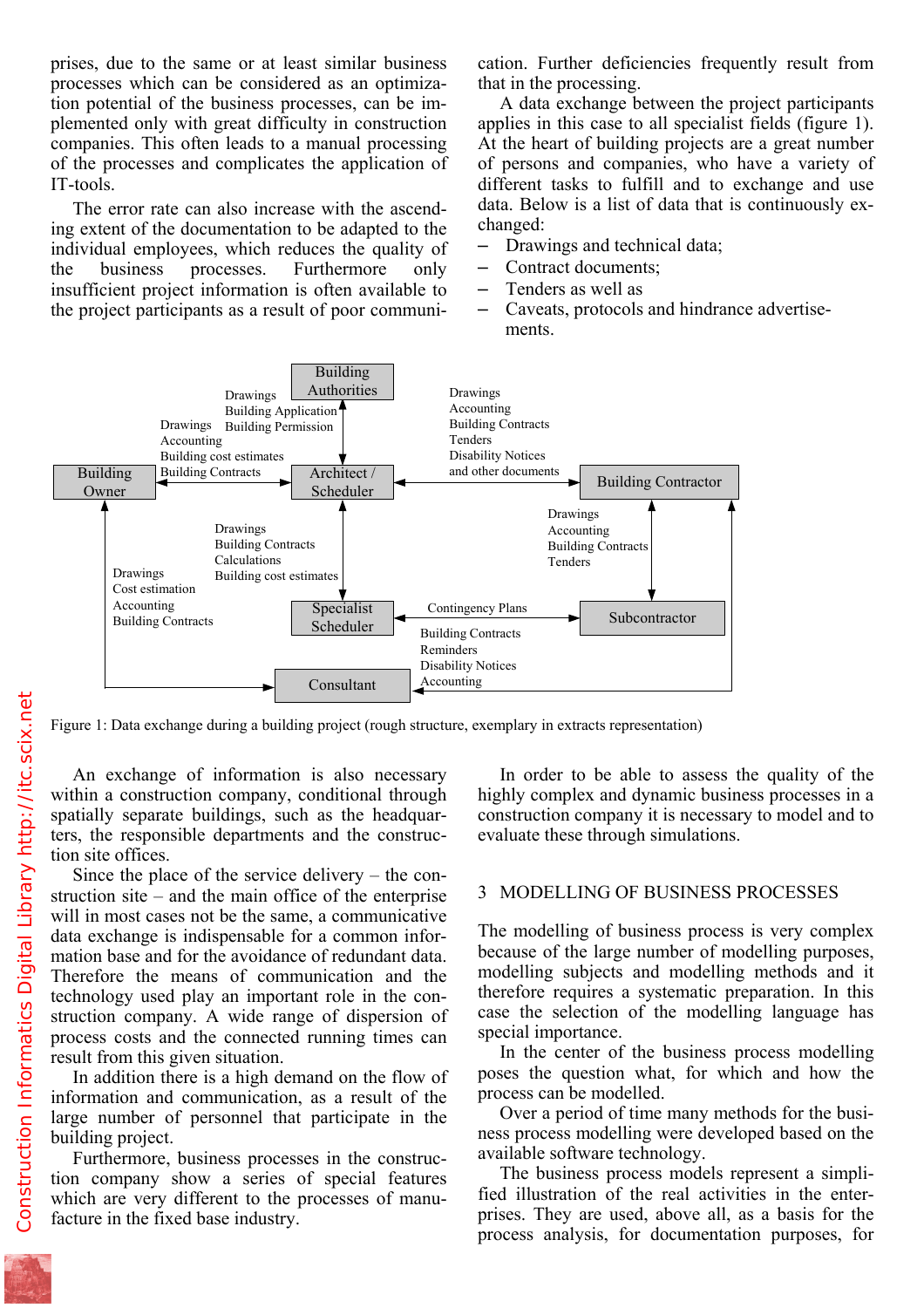processes, for the planning of the resources and also in the enterprises depending on the modelling method for the computer-aided simulation of business processes. This is particularly dependent on

The methods for the modelling of business processes can be distinguished from each other, as can be shown in chart 1.

| <b>Viewpoints</b>                                   | Function                  | Data                      | Object                    | <b>Process</b> |
|-----------------------------------------------------|---------------------------|---------------------------|---------------------------|----------------|
| <b>Methods</b>                                      | viewpoint                 | viewpoint                 | viewpoint                 | viewpoint      |
| Data Flow Diagram (DFD)                             | X                         |                           |                           |                |
| Structur Analysis (SA)                              | X                         |                           |                           |                |
| Structur Analysis and Design Technique (SADT)       | X                         | X                         |                           |                |
| Data Dictionary (DD)                                |                           | X                         |                           |                |
| Jackson Diagram (JD)                                |                           | X                         |                           |                |
| Entity Relationship Model (ERM)                     |                           | X                         |                           |                |
| Vorgangskettendiagramm (VKD)                        |                           |                           |                           | X              |
| Wertschöpfungskettendiagramm (WSK)                  |                           |                           |                           | X              |
| Funktionszuordnungsdiagramm (FZD)                   | X                         | X                         |                           | X              |
| Semantic Object Model (SOM)                         |                           |                           | X                         |                |
| Object Behavior Analysis (OBA)                      |                           |                           | X                         |                |
| Classes Diagram (CD)                                |                           |                           | X                         |                |
| Integrierte Unternehmensmodellierung (IUM)          |                           |                           | X                         |                |
| Objekt-Oriented Software Engineering (OOSE)         |                           |                           | X                         |                |
| Objekt-Oriented System analysis (OOSA)              |                           |                           | X                         |                |
| Object-oriented Modelling and Design (OMT)          |                           |                           | X                         |                |
| Vierdimensionale Prozessdarstellung (VPD)           |                           |                           |                           | X              |
| Prozesskettenmodell (PKM)                           |                           |                           |                           | X              |
| Ereignisgesteuerte Prozesskette (EPK)               | X                         | X                         |                           | X              |
| erweiterte Ereignisgesteuerte Prozesskette (eEPK)   | X                         | X                         | X                         | X              |
| Architektur integrierter Informationssysteme (ARIS) | X                         | X                         | X                         | X              |
| Petri Nets (PN)                                     | $\boldsymbol{\mathrm{X}}$ | $\boldsymbol{\mathrm{X}}$ | $\boldsymbol{\mathrm{X}}$ | X              |

Chart 1: Modelling methods of business processes

The modelling according to the functional viewpoint covers the description of the activity, the flow of information or the work flow of a business process, which consists of several connected tasks. It transforms input data into output data.

The visualization of the data view includes both paper based documents and electronic documents of the business process under consideration.

By modelling according to the object viewpoint which is characterized also as a structure-oriented and/or organization-oriented modelling, the information and/or utilization systems in an integrated model formation must be described.

The above mentioned approaches for the modelling of business processes which are necessary in order to carry out a process analysis and to suggest improvements of the work flow, do not form any basis for the integrated description of the process viewpoint in enterprises. For this purpose many approaches were developed in the last few years, within which activities and work flow, data structures, states and structural units and dynamic properties of business processes are integrated.

In chart 2 the most important methods for the modelling of business processes for certain viewpoints are compared. The aim is to find out a suitable method upon which the business processes can be modelled and evaluated in building enterprises

taking into account the observation of the most important requirements of the business process management.

|                   | <b>Modelling Methods</b> |                                 |   |   |          |           |
|-------------------|--------------------------|---------------------------------|---|---|----------|-----------|
|                   |                          | <b>DFD SADT SOM ARIS EPK PN</b> |   |   |          |           |
| Data flow         | +                        | +                               | ο |   |          | ÷         |
| Data structur     |                          | +                               |   | ÷ |          | O         |
| Parallelism       |                          | +                               |   |   |          | $\ddot{}$ |
| Hierarchy         |                          | +                               |   |   | ი        | $\ddot{}$ |
| Learnability      | ο                        | o                               | O | o |          | $\ddot{}$ |
| Prospects         |                          | ο                               |   | O |          | $\ddot{}$ |
| Clearness         | +                        | +                               | O | O | $\Omega$ | o         |
| Flexibility       | ი                        | ი                               | ი |   |          | ÷         |
| Structur variance | +                        | o                               | o | O | ი        |           |
| Time modelling    |                          |                                 |   |   |          |           |

Chart 2: Comparison of the modelling methods of the business processes ((-) not possible, (o) hardly possible and (+) possible)

By means of the comparison which can be carried out and the important requirements of the modelling of business processes, the Petri Nets (PN), due to thei exceptional advantages and their specific characteristics, present a very suitable method for the modelling and description of business processes.

It can be proved, that Coloured Petri Nets (CPN) with its programming language SML, is most suitable as a tool for the modelling and evaluation of business processes because all states and cases can be represented and can be modelled with CPN.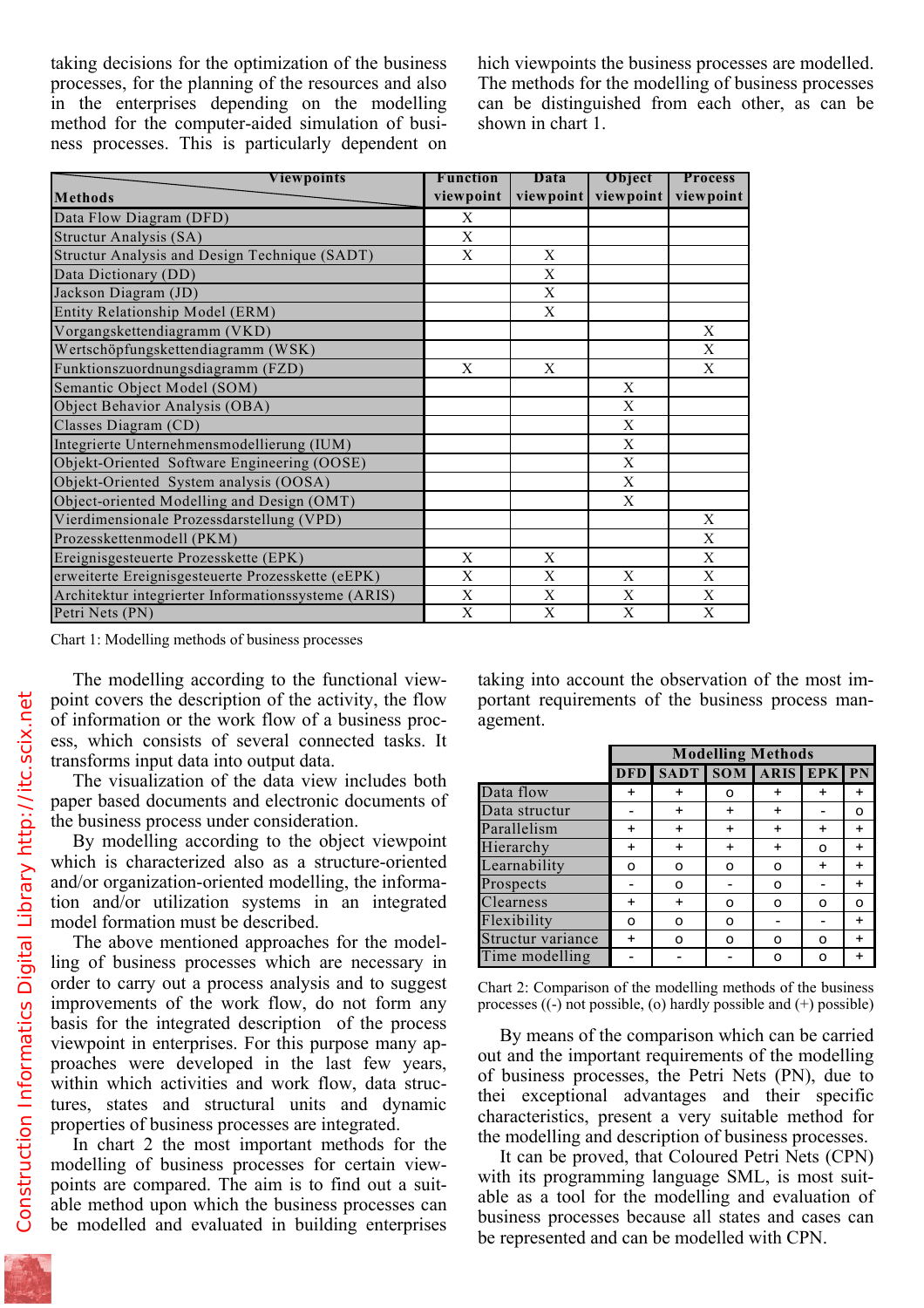#### MEANS OF CPN

The process modelling is clarified by the examples of the "audit" and "Supplements processing" in construction companies.

The audit is divided, depending on the company size, for example, into the following subprocesses, as is represented in figure 2:

- invoice receipt;
- price checking of the invoices;
- factual check;
- possible treatment of supplements, which is divided into the negotiation stage, processing and confirmation of supplements;
- arithmetic check;
- allocation and posting;
- payment releasing.



Figure 2: Subprocesses of the audit in a construction company

These subprocesses can be divided furthermore into several single activities.

For the process modelling it is important that their destinations are known at the beginning so that the model does not supply any false results. The elements and characteristics of the modelled processes and their level of detail reflect the destinations of the modelling The basic pattern of the process modelling consists of elements which are joined to each other by means of directed arrows or flow lines. Thus, all important elements of the business processes can be represented, as activities, resources and other process objects together with their relationships to each other. Every project should include information which is necessary for the later analysis and evaluation of the described business process. First of all, an informal model must be created esses with initial data. After that all parameters, which are relevant for the evaluation of the business processes, must be conceptually modified. They give an indication of how a business process is to be estimated from the viewpoint of the costs, time and quality.

In addition, the variables of the informal model are classified as follows:

- Structure-dependent variables,
- Time-dependent variables,
- Cost-dependent variables,
- Quality-dependent variables.

In chart 3 the structure-dependent variables introduced in the model are summarized, for example, as resources, employees, technology and invoice type. Thus the available structure of the audit can be easily adapted to changes.

| Structure-dependent variables | Symbol            |
|-------------------------------|-------------------|
| invoice number                | $n_{rech}$        |
| invoice type                  | $a_{\text{rech}}$ |
| position number               | $n_{pos}$         |
| supplement number             | $n_{\text{nach}}$ |
| page number of invoice        | $n_{\rm s}$       |
| • copy number of invoice      | $\mathrm{n_{k}}$  |
| employee number               | $n_{ma}$          |
| involved employee             | $b_{ma}$          |
| resource number               | $n_{res}$         |
| resource type                 | $a_{res}$         |
| contract type                 | $a_{\rm ver}$     |
| transport type                | $a_{trans}$       |

Chart 3: Abstract of the introduced structure-dependent variables

The informal model must be then converted into a CPN-model. For this purpose all determined and modelled data of the running time, costs, quality and resources with corresponding variables of the influencing variables must be integrated in the CPNmodel.

The CPN-model is displayed by a hierarchy tree (see figure 3).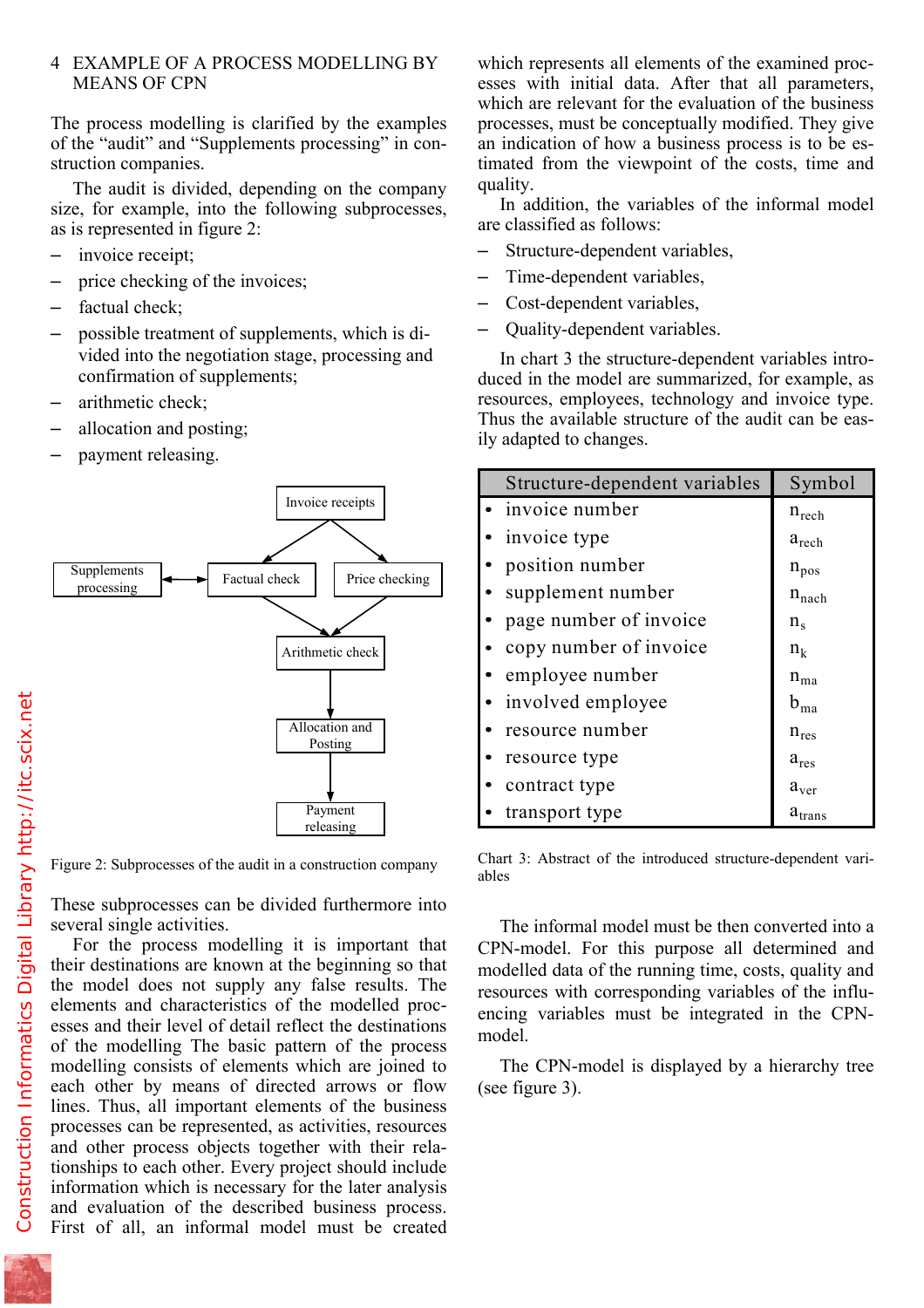

Figure 3: Hierarchy tree of CPN-Models

# 5 PROCESS ASSESSMENT AND RESULTS

The following cases can be examined on the basis of modeling with CPN:

- What is rate of utilization of every employee. Thus it can be evaluated, which employee in the construction company is overloaded, fully or partly loaded for a specific extent of the documentation received in one year.
- How much time and cost the business process takes, depending on the annual number of documents on the one hand and on the other hand depending on the technology used.
- How high is the quality of the business processes in relation to the cost and time for specific technology and for a specific extent of documentation.

For the evaluation of the utilization rate of every employee the percentage utilization degree of every employee can be calculated through the simulation which can be related to the document number per year (see figure 4 - columns show different functions).



Figure 4: Calculation of the employee utilization

In the same way the running time of the process can be evaluated from the simulation results with varying numbers of documents per year and for a determined personnel structure in a construction company (see figure 5).



Figure 5: Calculation of running time of process

With increasing numbers of documents per year, the complexity of the processing increases considerable due to the variety and the expenditure of the processing options. The errors and the resulting error correction costs therefore increase exponentially and it can be determined through the simulation (see chart 4).